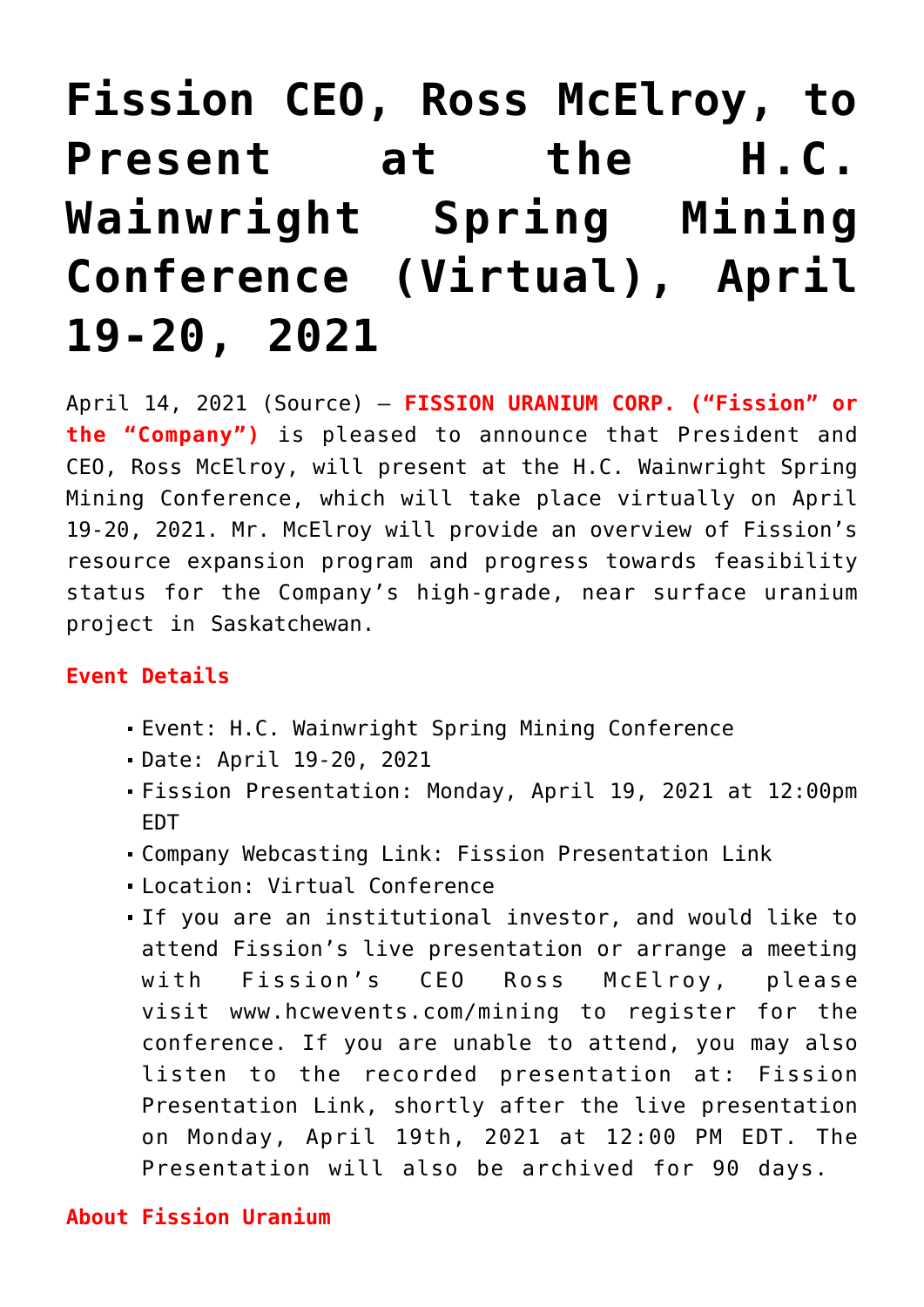Fission Uranium Corp. is a Canadian based resource company specializing in the development of the Patterson Lake South uranium property – host to the class-leading Triple R uranium deposit. The Company is headquartered in Kelowna, British Columbia. Fission's common shares are listed on the Toronto Stock Exchange under the symbol "FCU" and trade on the OTCQX marketplace in the U.S. under the symbol "FCUUF."

# **ON BEHALF OF THE BOARD**

*" Ross McElroy "*

### **Ross McElroy, President & CEO**

*\_\_\_\_\_\_\_\_\_\_\_\_\_\_\_\_\_\_\_\_\_\_\_\_\_\_\_*

#### **Cautionary Statement:**

Certain information contained in this press release constitutes "forward-looking information", within the meaning of Canadian legislation. Generally, these forward-looking statements can be identified by the use of forward-looking terminology such as "plans", "expects" or "does not expect", "is expected", "budget", "scheduled", "estimates", "forecasts", "intends", "anticipates" or "does not anticipate", or "believes", or variations of such words and phrases or state that certain actions, events or results "may", "could", "would", "might" or "will be taken", "occur", "be achieved" or "has the potential to". Forward looking statements contained in this press release may include statements which involve known and unknown risks and uncertainties which may not prove to be accurate. Actual results and outcomes may differ materially from what is expressed or forecasted in these forward-looking statements. Such statements are qualified in their entirety by the inherent risks and uncertainties surrounding future expectations. Among those factors which could cause actual results to differ materially are the following: risks related to the Offering, risks related to Fission's limited business